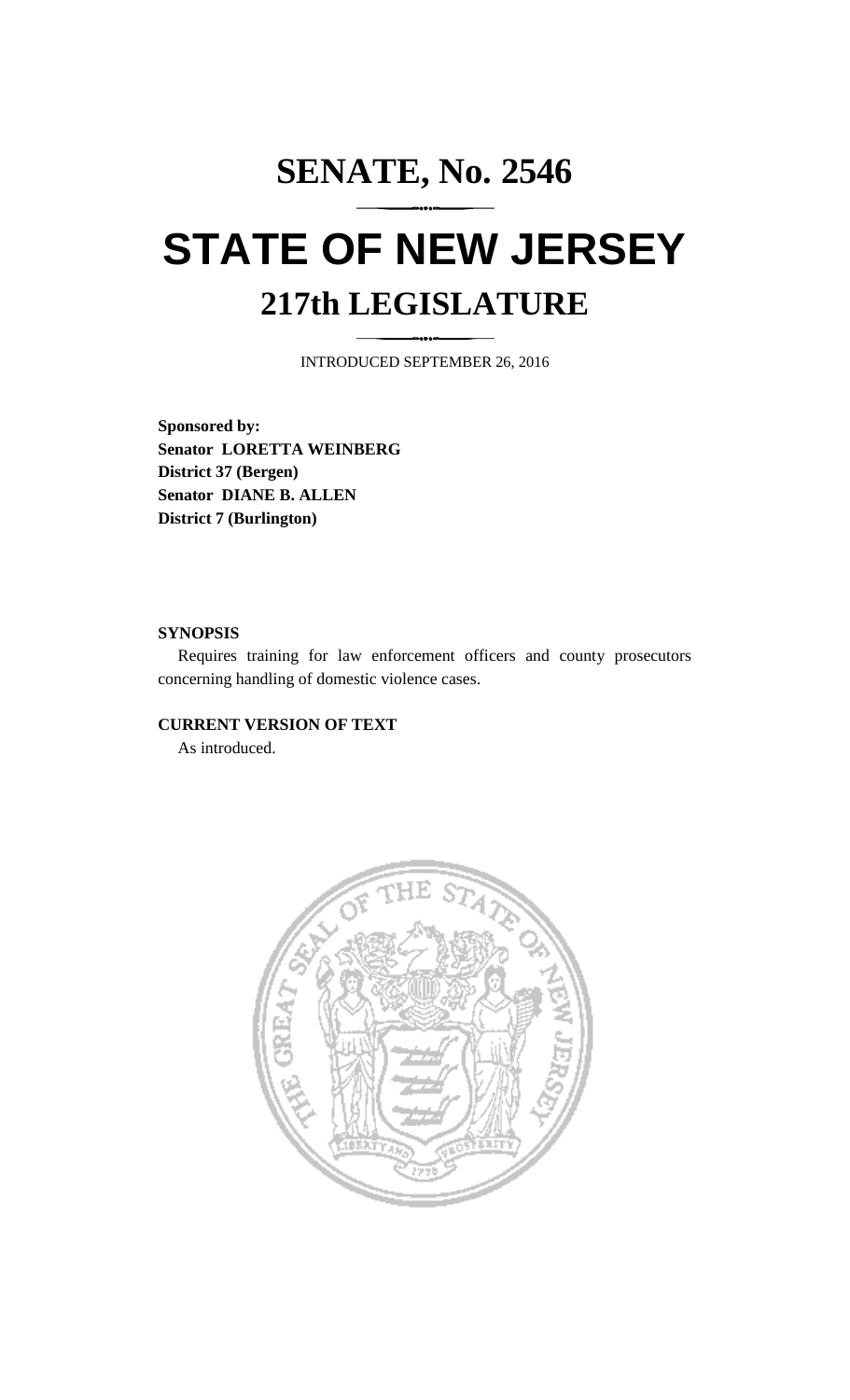**AN ACT** concerning certain training for law enforcement and assistant county prosecutors and amending P.L.1991, c.261. **BE IT ENACTED** *by the Senate and General Assembly of the State* 

*of New Jersey:*

 1. Section 4 of P.L.1991, c.261 (C.2C:25-20) is amended to read as follows:

 4. a. (1) The Division of Criminal Justice shall develop and approve a training course and curriculum on the handling, investigation and response procedures concerning reports of domestic violence and abuse and neglect of the elderly and disabled. This training course and curriculum shall be reviewed at least every two years and modified by the Division of Criminal Justice from time to time as need may require. The Division of Criminal Justice shall distribute the curriculum to all local police agencies.

 (2) The Attorney General shall be responsible for ensuring **[**that**]** training as follows:

 (a) all law enforcement officers shall attend initial training within 90 days of appointment or transfer and annual **[**inservice**]** in-service training of at least four hours as described in this section. 22 Once every three years, this in-service training requirement shall be satisfied through in-person instructor-led training.

 (b) all assistant county prosecutors involved in the handling of domestic violence cases shall attend initial training within 90 days of appointment or transfer and annual in-service training of at least 27 four hours as described in this section.

 b. (1) The Administrative Office of the Courts shall develop and approve a training course and a curriculum on the handling, investigation and response procedures concerning allegations of domestic violence. This training course shall be reviewed at least every two years and modified by the Administrative Office of the Courts from time to time as need may require.

 (2) The Administrative Director of the Courts shall be responsible for ensuring that all judges and judicial personnel attend initial training within 90 days of appointment or transfer and annual **[**inservice**]** in-service training as described in this section.

 (3) The Division of Criminal Justice and the Administrative Office of the Courts shall provide that all training on the handling of domestic violence matters shall include information concerning the impact of domestic violence on society, the dynamics of domestic violence, the statutory and case law concerning domestic violence, the necessary elements of a protection order, policies and procedures as promulgated or ordered by the Attorney General or the Supreme Court, and the use of available community resources,

**EXPLANATION – Matter enclosed in bold-faced brackets [thus] in the above bill is not enacted and is intended to be omitted in the law.**

**Matter underlined thus is new matter.**